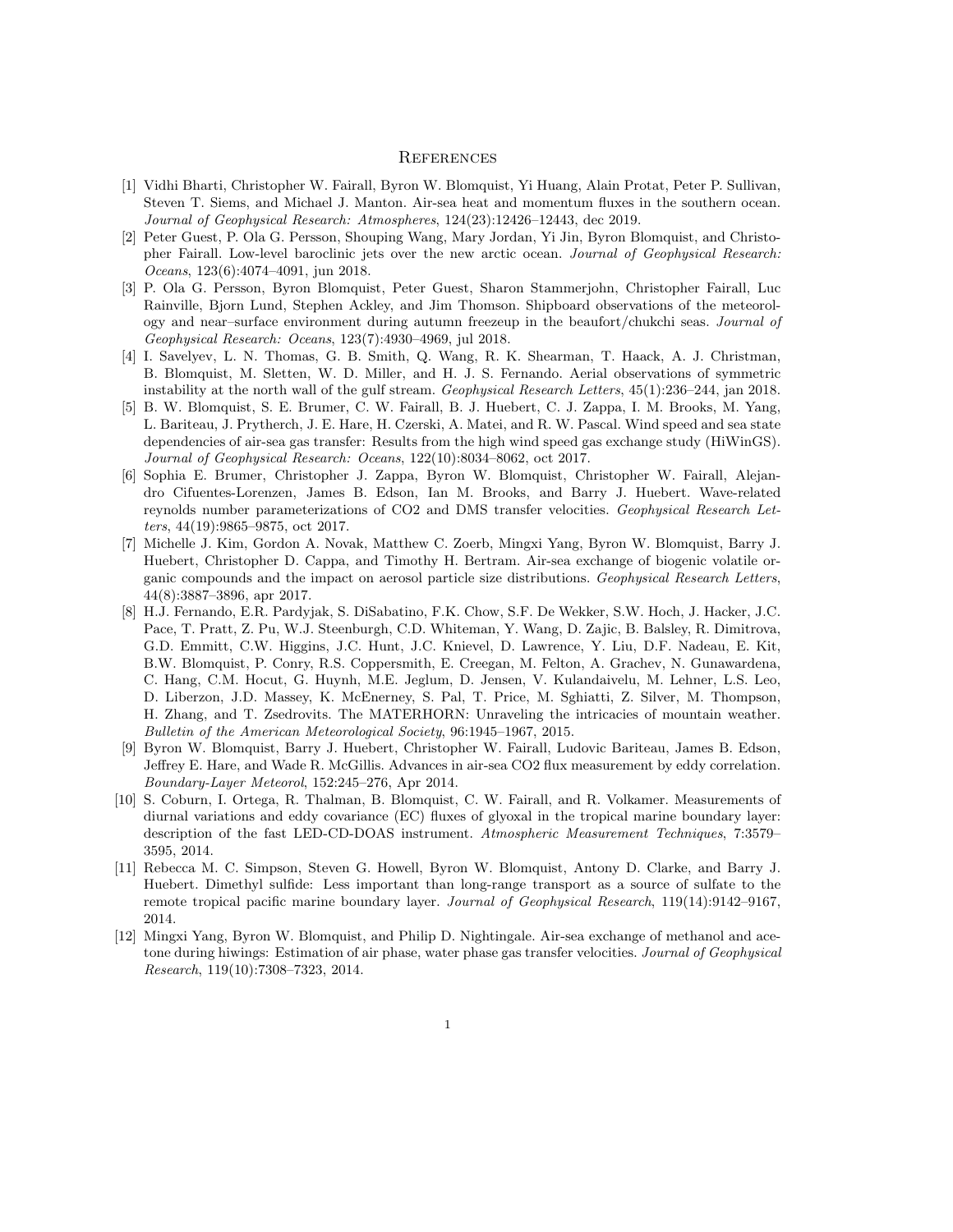- [13] M. Yang, R. Beale, P. Liss, M. Johnson, B. Blomquist, and P. Nightingale. Air-sea fluxes of oxygenated volatile organic compounds across the atlantic ocean. Atmospheric Chemistry and Physics, 14(7499– 7517), 2014.
- [14] Mingxi Yang, Philip D. Nightingale, Rachael Beale, Peter S. Liss, Byron Blomquist, and Christopher Fairall. Atmospheric deposition of methanol over the atlantic ocean. Proceedings of the National Academy of Sciences, 110(50):20034–20039, 2013.
- [15] M. Yang, R. Beale, T. Smyth, and B. Blomquist. Vertical fluxes and atmospheric cycling of methanol, acetaldehyde, and acetone in a coastal environment. Atmospheric Chemistry and Physics Discussions, 13(3):8101–8152, mar 2013.
- [16] M. Yang, S. D. Archer, B. W. Blomquist, D. T. Ho, V. P. Lance, and R. J. Torres. Lagrangian evolution of dimethylsulfide (DMS) in the southern ocean – the effects of vertical mixing and biological community shift. Journal of Geophysical Research: Oceans, 118(12):6774–6790, 2013.
- [17] M. Yang, R. Beale, T. Smyth, and B. Blomquist. Measurements of ovoc fluxes by eddy covariance using a proton-transfer-reaction mass spectrometer –method development at a coastal site. Atmospheric Chemistry and Physics, 13:6165–6184, 2013.
- [18] B. W. Blomquist, C. W. Fairall, B. J. Huebert, and S. T. Wilson. Direct measurement of the oceanic carbon monoxide flux by eddy correlation. Atmospheric Measurement Techniques, 5:3069–3075, 2012.
- [19] M. Yang, B. W. Blomquist, C. F. Fairall, S. D. Archer, and B. J. Huebert. Air-sea exchange of dimethylsulfide in the southern ocean: Measurements from SO GasEx compared to temperate and tropical regions. Journal of Geophysical Research, 116(C4), 2011.
- [20] M. Yang, B. J. Huebert, B. W. Blomquist, S. G. Howell, L. M. Shank, C. S. McNaughton, A. D. Clarke, L. N. Hawkins, L. M. Russell, D. S. Covert, D. J. Coffman, T. S. Bates, P. K. Quinn, N. Zagorac, A. R. Bandy, S. P. de Szoeke, P. D. Zuidema, S. C. Tucker, W. A. Brewer, K. B. Benedict, and J. L. Collett. Atmospheric sulfur cycling in the southeast pacific – longitudinal distribution, diel variability, and new particle formation observed during VOCALS-REx. Atmospheric Chemistry and Physics, 11:5079–5097, 2011.
- [21] B. W. Blomquist, B. J. Huebert, C. W. Fairall, and I. C. Faloona. Determining the sea-air flux of dimethylsulfide by eddy correlation using mass spectrometry. Atmospheric Measurement Techniques, 3(1), 2010.
- [22] Burton Alonza Gray, Yuhang Wang, Dasa Gu, Alan Bandy, Lee Mauldin, Antony Clarke, Becky Alexander, and Douglas D. Davis. Sources, transport, and sinks of SO2 over the equatorial pacific during the pacific atmospheric sulfur experiment. Journal of Atmospheric Chemistry, 68:27–53, 2010.
- [23] B. J. Huebert, B. W. Blomquist, M. X. Yang, S. D. Archer, P. D. Nightingale, M. J. Yelland, J. Stephens, R. W. Pascal, and B. I. Moat. Linearity of DMS transfer coefficient with both friction velocity and wind speed in the moderate wind speed range. Geophysical Research Letters, 37(1), 2010.
- [24] Ian M. Brooks, Margaret J. Yelland, Robert C. Upstill-Goddard, Philip D. Nightingale, Steve Archer, Eric dâ Asaro, Rachael Beale, Cory Beatty, Byron Blomquist, A. Anthony Bloom, and et al. Supplement to physical exchanges at the air–sea interface: UK–SOLAS field measurements. Bull. Amer. Meteor. Soc., 90(5):ES9–ES16, May 2009.
- [25] S. A. Conley, I. Faloona, G. H. Miller, D. H. Lenschow, B. Blomquist, and A. Bandy. Closing the dimethyl sulfide budget in the tropical marine boundary layer during the pacific atmospheric sulfur experiment. Atmospheric Chemistry and Physics, 9:8745–8756, 2009.
- [26] M. Yang, B. W. Blomquist, and B. J. Huebert. Constraining the concentration of the hydroxyl radical in a stratocumulus-topped marine boundary layer from sea-to-air eddy covariance flux measurements of dimethylsulfide. Atmospheric Chemistry and Physics, 9:9225–9236, 2009.
- [27] K.E. Bailey, D.A. Toole, B. Blomquist, R.G. Najjar, B. Huebert, D.J. Kieber, R.P. Kiene, P. Matrai, G.R. Westby, and D.A. del Valle. Dimethylsulfide production in sargasso sea eddies. Deep-Sea Research II, 55(10–13):1491–1504, 2008.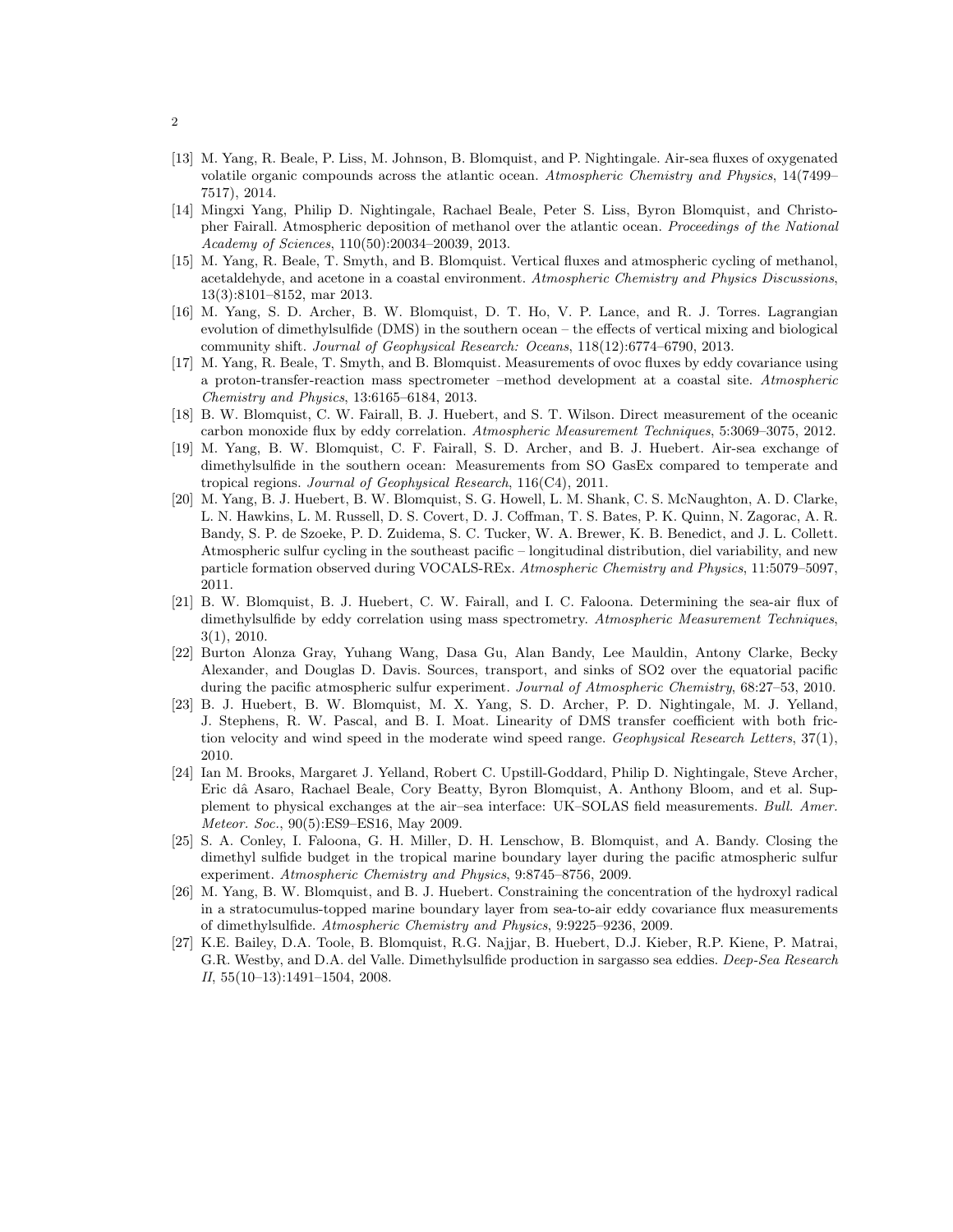- [28] B. W. Blomquist, C. W. Fairall, B. J. Huebert, D. J. Kieber, and G. R. Westby. DMS sea-air transfer velocity: Direct measurements by eddy covariance and parameterization based on the NOAA/COARE gas transfer model. Geophysical Research Letters, 33(7), 2006.
- [29] Ian Faloona, Donald H. Lenschow, Teresa Campos, B. Stevens, M. van Zanten, B. Blomquist, D. Thornton, Alan Bandy, and Hermann Gerber. Observations of entrainment in eastern pacific marine stratocumulus using three conserved scalars. Journal of the Atmospheric Sciences, 62(9):3268–3285, 2005.
- [30] G. Buzorius, C. S. McNaughton, A. D. Clarke, D. S. Covert, B. Blomquist, K. Nielsen, and F. J. Brechtel. Secondary aerosol formation in continental outflow conditions during ACE-Asia. Journal of Geophysical Research, 109(D24), 2004.
- [31] Barry Huebert, Timothy Bertram, Jena Kline, Steven Howell, Delbert Eatough, and Byron Blomquist. Measurements of organic and elemental carbon in asian outflow during ACE-Asia from the NSF/NCAR C-130. Journal of Geophysical Research, 109(D19), 2004.
- [32] Barry J. Huebert, Steven G. Howell, David Covert, Timothy Bertram, Antony Clarke, James R. Anderson, Bernard G. Lafleur, W. R. Seebaugh, James Charles Wilson, Dave Gesler, Byron Blomquist, and Jack Fox. Pelti: Measuring the passing efficiency of an airborne low turbulence aerosol inlet. Aerosol Science and Technology, 38(8):803–826, 2004.
- [33] Barry J. Huebert, Byron W. Blomquist, J. E. Hare, C. W. Fairall, James E. Johnson, and Timothy S. Bates. Measurement of the sea-air DMS flux and transfer velocity using eddy correlation. Geophys. Res. Lett., 31(23), Dec 2004.
- [34] J. Kline, B. Huebert, S. Howell, B. Blomquist, J. Zhuang, T. Bertram, and J. Carrillo. Aerosol composition and size versus altitude measured from the C-130 during ACE-Asia. Journal of Geophysical Research, 109(D19), 2004.
- [35] Cameron S. McNaughton, Antony D. Clarke, Steven G. Howell, Kenneth G. Moore II, Vera Brekhovskikh, Rodney J. Weber, Douglas A. Orsini, David S. Covert, Gintautas Buzorius, Fred J. Brechtel, Gregory R. Carmichael, Youhua Tang, Fred L. Eisele, R. Lee Mauldin, Alan R. Bandy, Donald C. Thornton, and Byron Blomquist. Spatial distribution and size evolution of particles in asian outflow: Significance of primary and secondary aerosols during ACE-Asia and TRACE-P. Journal of Geophysical Research, 109(D19), 2004.
- [36] Meigen Zhang, Itsushi Uno, Yasuhiro Yoshida, Yongfu Xu, Zifa Wang, Hajime Akimoto, Timothy Bates, Trish Quinn, Alan Bandy, and Byron Blomquist. Transport and transformation of sulfur compounds over east asia during the TRACE-P and ACE-Asia campaigns. Atmospheric Environment, 38(40):6947–6959, Dec 2004.
- [37] Mian Chin, Paul Ginoux, Robert Lucchesi, Barry Huebert, Rodney Weber, Tad Anderson, Sarah Masonis, Byron Blomquist, Alan Bandy, and Donald Thornton. A global aerosol model forecast for the ACE-Asia field experiment. Journal of Geophysical Research, 108(D23), 2003.
- [38] Toshiyuki Murayama, Sarah J. Masonis, Jens Redemann, Theodore L. Anderson, Beat Schmid, John M. Livingston, Philip B. Russell, Barry Huebert, Steven G. Howell, Cameron S. McNaughton, Antony Clarke, Makoto Abo, Atsushi Shimizu, Nobuo Sugimoto, Masanori Yabuki, Hiroaki Kuze, Shunsuke Fukagawa, Kari Maxwell-Meier, Rodney J. Weber, Douglas A. Orsini, Byron Blomquist, Alan Bandy, and Donald Thornton. An intercomparison of lidar-derived aerosol optical properties with airborne measurements near tokyo during ace-asia. Journal of Geophysical Research, 108(D23), 2003.
- [39] Bjorn Stevens, Donald H. Lenschow, Gabor Vali, Hermann Gerber, A. Bandy, B. Blomquist, J. L. Brenguier, C. S. Bretherton, F. Burnet, T. Campos, S. Chai, I. Faloona, D. Friesen, S. Haimov, K. Laursen, D. K. Lilly, S. M. Loehrer, Szymon P. Malinowski, B. Morley, M. D. Petters, D. C. Rogers, L. Russell, V. Savic-Jovcic, J. R. Snider, D. Straub, Marcin J. Szumowski, H. Takagi, D. C. Thornton, M. Tschudi, C. Twohy, M. Wetzel, and M. C. van Zanten. Dynamics and chemistry of marine stratocumulus – DYCOMS-II. Bulletin of the American Meteorological Society, 84(5):579–594, 2003.